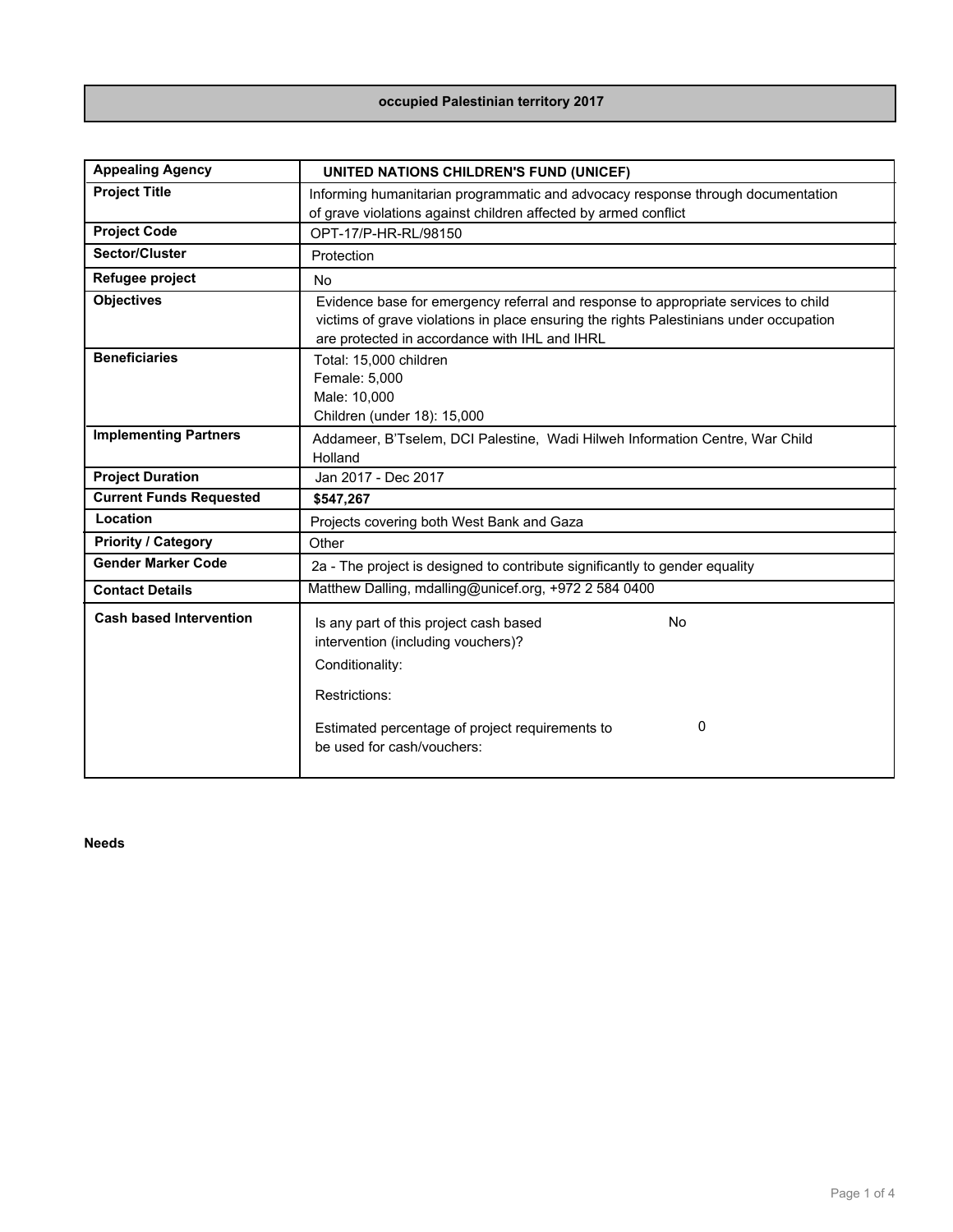Throughout the West Bank including East Jerusalem frequent outbreaks of violence in the last year often involved children. In 2015 29 Palestinian children were killed by Israeli security forces (ISF) and 3 by Israeli settlers (6 Girls and 26 Boys) and 1,759 injuries to children (52 girls and 1527 boys and 180 unknown) were documented. The escalation has led to increased restrictions on movement and a sharp increase in arrest and detentions, including of children. IPS data indicates a monthly average of 405 Palestinian children detained for security related offences October 2015 – April 2016, 2.5 times higher than in preceding months. There is a need to address the psychosocial conditions that drive children to violent confrontation and to protect them from excessive use of force, unnecessary detention, ill-treatment in detention and undue restriction of their freedom of movement, practices in breach of international law which may constitute grave violations.Such protection is particularly needed in the cities of Hebron and Jerusalem, co-inhabited by Palestinians and Israelis, where levels of violence are especially high. Adolescent boys are particularly vulnerable to arrest, detention and maltreatment. Girls are isolated and restricted in their domestic environment resulting in higher levels of domestic violence, exploitation and abuse. Violations take place across the gender lines with a heavier proportion of boys directly affected, requiring targeted assistance.

In Hebron, the Israeli authorities have intensified restrictions on Palestinian movement that impeded access to services and livelihoods and raised concerns about forcible displacement of residents. It has also hampered access to schools. 4,200 children (2,481 male, 1,719 female), must cross at least one checkpoint in order to reach their respective schools. These checkpoints have been the scene of six stabbing incidents against Israeli forces, all of which ended in the killing of the perpetrators. The functioning of schools has been disrupted repeatedly, primarily due to the delays and the psychological impact of the difficult journey to school by students and staff. Children in H2 live in a still more stressed and controlled environment where the possibility of exposure to violence and harassment (at checkpoints, cross fire zones, or as a result of random settler violence) is consistently present. This causes psychological distress, erosion of resilience factors, and caregiver's over-reliance on negative coping strategies.

Children in East Jerusalem are exposed to high levels of harassment and violence both as a result of clashes and contact with ISF, and settler violence, and are also exposed to, and impacted by family violence and negative coping mechanisms. Child arrests and detention frequently occur in East Jerusalem including house arrests. This places enormous strain on families and a feeling of consistent fear. In Area C, there is a need to address enhanced vulnerabilities to which children and families are exposed due, in large part, to policies and practices pursued by the Israeli Authorities, including: settlement activity; discriminatory planning and zoning; and restrictions on Palestinian movement and access. From January to June 2016, 2,675 people were affected by demolitions in Area C, with an increasing number of Bedouin communities enduring multiple demolitions. The Israeli authorities are advancing plans to transfer and resettle Bedouin communities and employ various measures to deny their access to land and livelihood. In Gaza, the nine year blockade and devastation caused by repeated rounds of hostilities, cause enduring psychosocial problems to children and families enhanced by limitations on access to care. Recurring instances in which children have been killed and injured by ISF attacks in the access restricted area and airstrikes, raise concern about illegal use of force and highlight the need for protection.

## **Activities or outputs**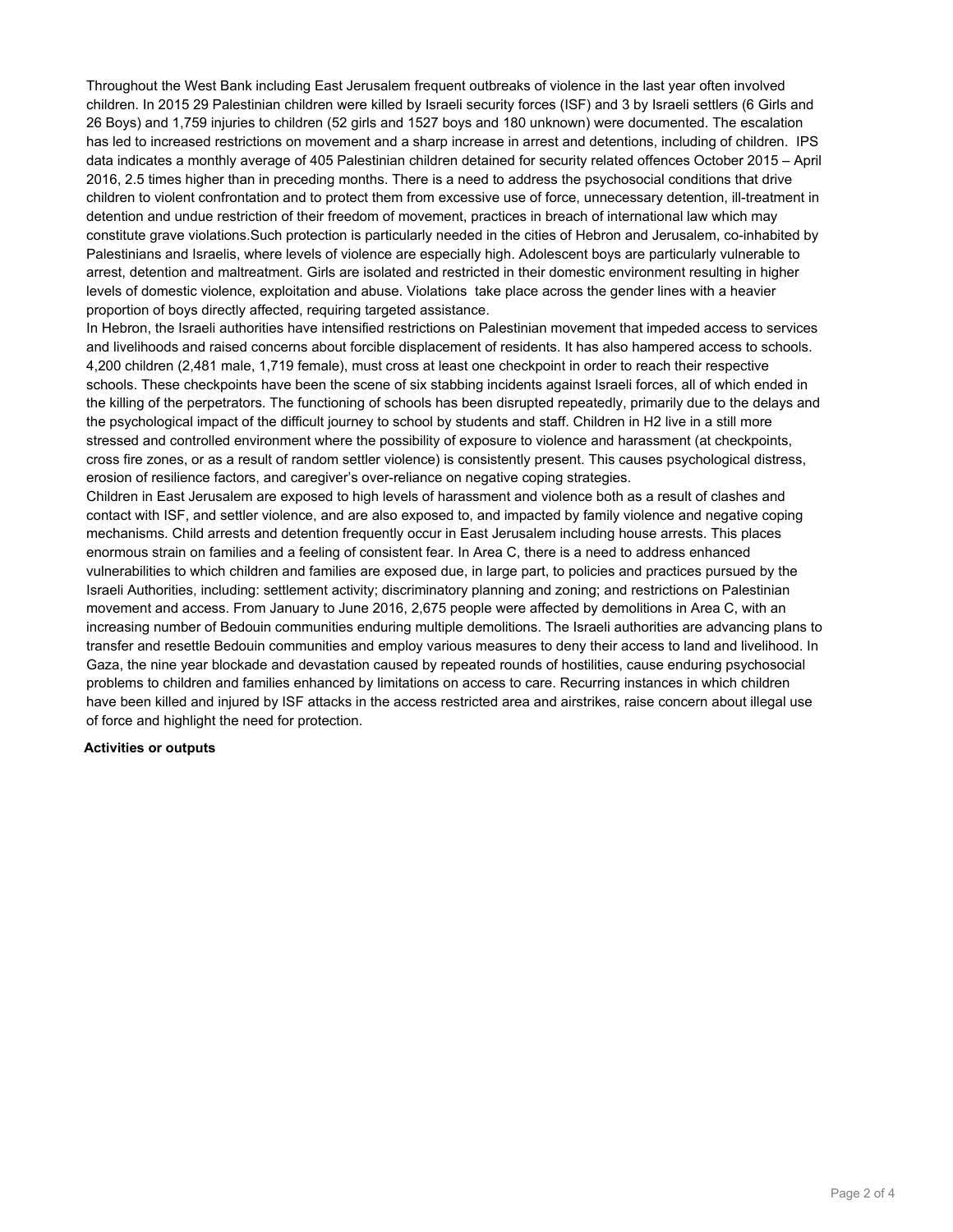UNICEF will chair and coordinate the multiagency Working Group on Grave Violations against Children comprised of UN, national and international non-governmental organisations, and provide members with technical support and specialized and targeted capacity building. Accountability and feedback takes place within the context of the working group. Documentation of grave violations against children will also inform the provision of child protection services to victims of grave violations including legal assistance and psychosocial support. Furthermore, the documentation will inform advocacy vis-à-vis relevant authorities to increase the protection of children affected by the prolonged occupation, by escalations of the conflict and by the nine year-long blockade imposed on Gaza. Specific activities include:

1. Maintain and strengthen the CAAC reporting mechanism in Israel/State of Palestine to ensure accurate, objective and timely monitoring and documentation of violations of international humanitarian and human rights law and of grave violations affecting children to enable swift and appropriate response.

2. Strengthen capacity of civil society partners to document grave violations. Includes:

a. A refresher trainings for the members of the Working Group in Gaza and the West Bank, and

b. Five workshops completed in the West Bank, including East Jerusalem to address the underreporting on education related violations, and improvement in documentation and response to other violations;

3. Prepare and disseminate reports on the effects of armed conflict and military occupation on both girls and boys in the State of Palestine. Including: (a) four quarterly Global Horizontal Notes to the UN Security Council Working Group on Children and Armed Conflict; (b) one report to the UN Secretary General Annual Report on Children and Armed Conflict; (c) four public bulletins on grave violations against children, with gender breakdown and analysis; (d) at least two inputs on other reporting mechanisms.

4. Increase access to child protection services for boys and girls affected by armed conflict. Includes:

a. Funding partners to provide legal assistance to children arrested and detained by the Israeli security forces in the West Bank and East Jerusalem; seeking accountability for violations committed against them; facing the risk of house demolitions, forced evictions and displacement; at risk of revocation of residency rights; affected by access restrictions and survivors of gender based violence.

b. Develop a strategy and action plan to address protection, prevention, impact mitigation and advocacy service delivery gaps affecting in the West Bank, including East Jerusalem, and Gaza

c. Refer children to mental health and psychosocial support and protection services, with particular focus on addressing identified priority child protection concerns in East Jerusalem, Hebron, Area C and Gaza, and ensure that partners provide interventions

d. Develop an awareness raising campaign covering all levels (child, family and community) to inform children and families about their rights and where to seek assistance in case of violence, arrest and/or detention.

5. Engage with state and non-state authorities to advocate for increased protection for children from grave violations. Including:

a. Maintaining regular dialogue with the Israeli Ministry of Foreign Affairs and other relevant Israeli authorities to provide information on progress in relation to children in military detention and raise concerns;

b. Establish and maintain regular communication with key member States to maintain the issue of military detention as a priority on their agenda, and

c. Contribute to the messages that members States are using in their dialogue with Israel by including systematic reference to Israel's obligations and practical recommendations.

## **Indicators and targets**

- HRP indicator: # of incidents of grave violations against children monitored and documented. Target: 2,367.

- HRP indicator: # of children affected by grave violations or ill-treatment who receive legal assistance. Target: 1,200 children (disaggregated by sex) .

- No of quarterly and annual updates, including quarterly Global Horizontal Note to Secretary General, based on updated Children and Armed Conflict database .

## Monitoring and evaluation

UNICEF will ensure monitoring and evaluation of the project on the basis of outputs delivered, including advocacy initiatives, monthly review of protective presence monitoring sheets, which include the number of referrals to emergency services with a specific focus on psychosocial support. The project will be monitored and evaluated within the UNICEF Integrated Monitoring and Evaluation Plan applied across all UNICEF programs. Project implementation will be reviewed as part of the Annual Programme Review jointly conducted by UNICEF and project implementing partners. Regular field visits to project sites will be conducted. Partners will submit quarterly progress reports as a component of the project monitoring mechanism. In addition, UNICEF will provide technical support to partners through regular coordination.